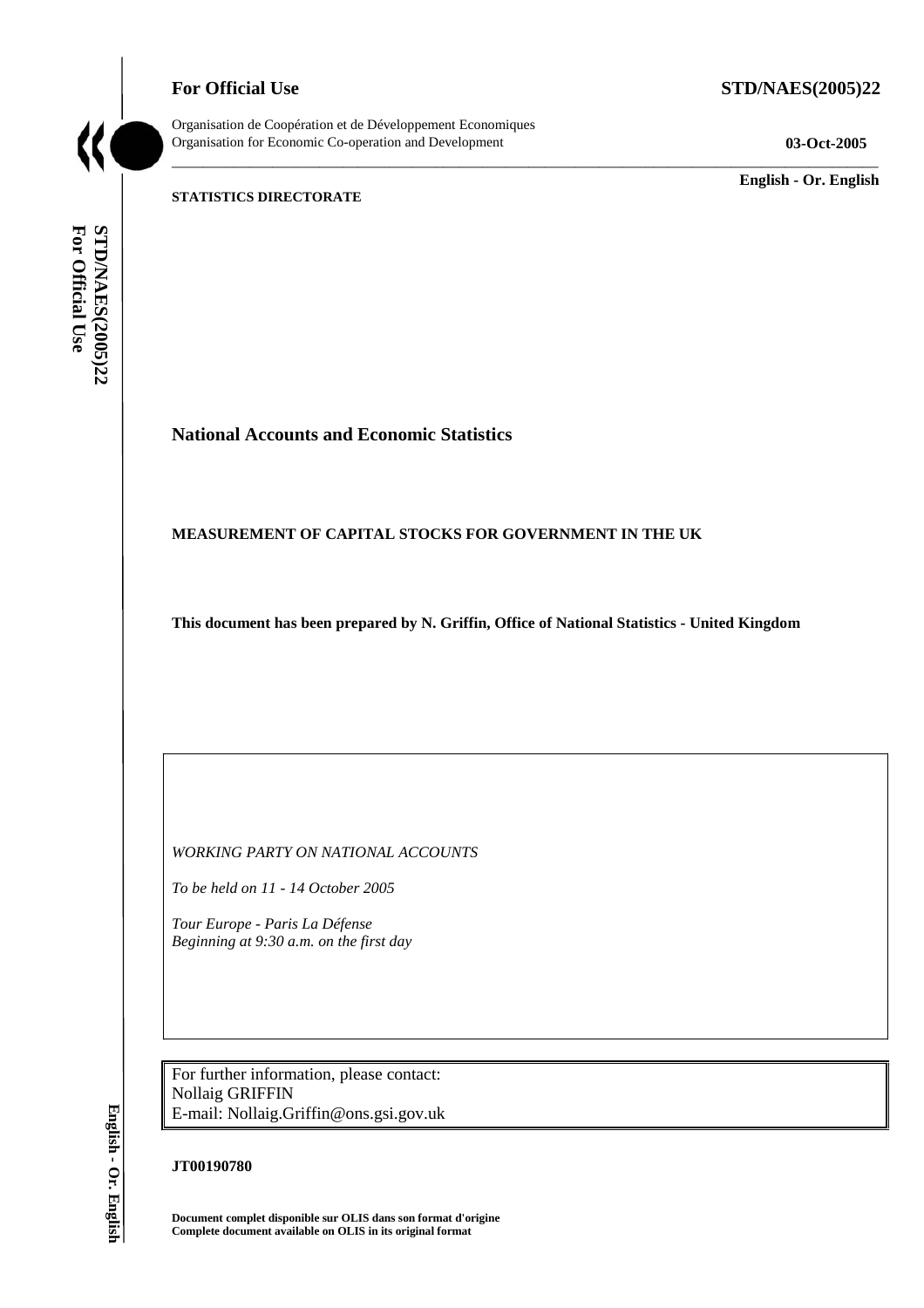# **TABLE OF CONTENTS**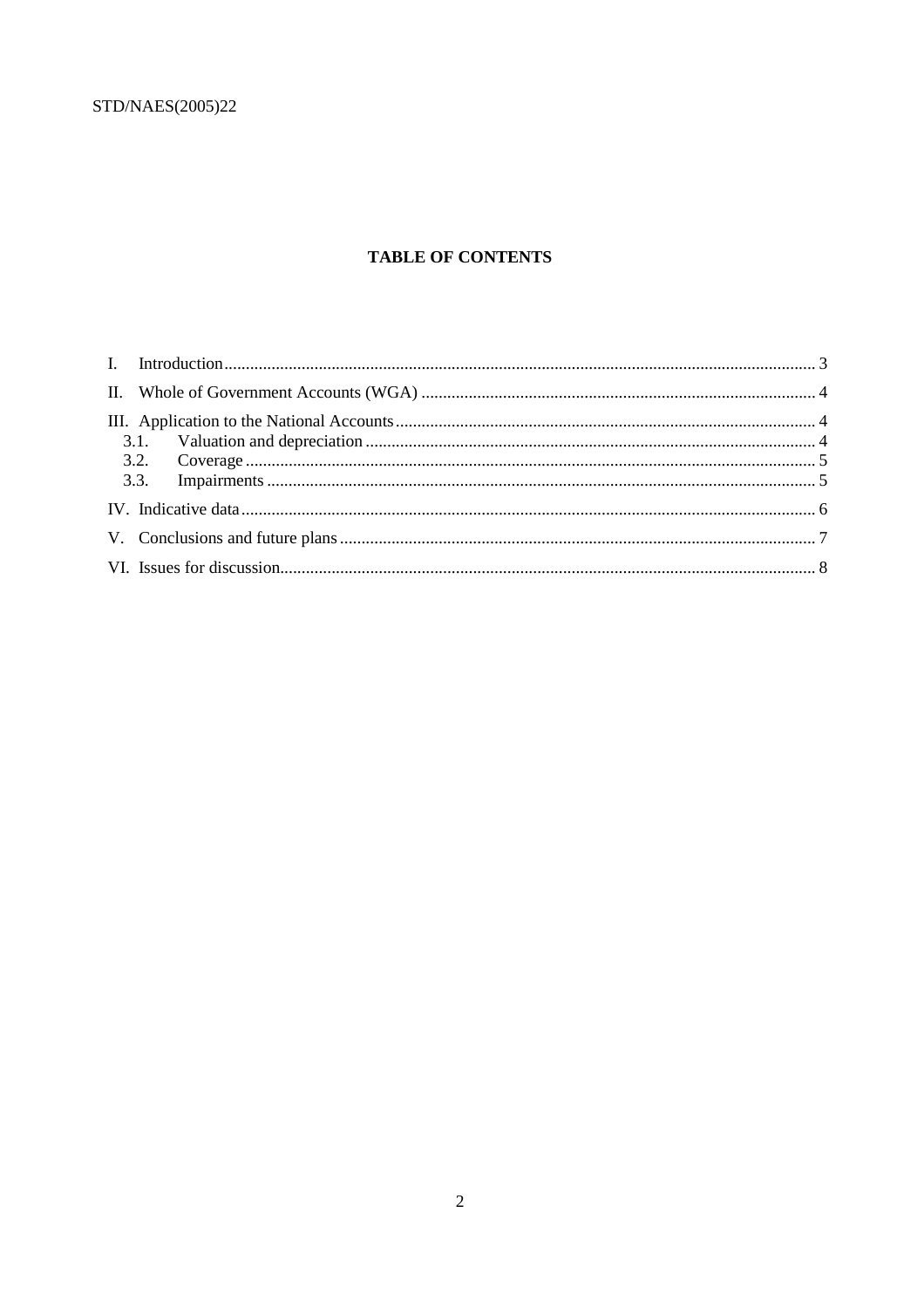## **MEASUREMENT OF CAPITAL STOCKS FOR GOVERNMENT IN THE UK**

#### **I. Introduction**

1. The UK Office for National Statistics (ONS) is investigating a new source of capital stocks and capital consumption estimates for government, using data collected as part of the Whole of Government Accounts programme carried out by Her Majesty's Treasury (HMT – Department of Finance).

2. ONS currently uses the Perpetual Inventory Method (PIM) to estimate capital stock and consumption of fixed capital for the whole economy. The OECD (2001) handbook on Measuring Capital points out that while the PIM is cheap and convenient, it requires many assumptions and the estimates obtained are "probably less reliable than most other official statistics" [paragraph 8.1]. The OECD manual describes alternatives to the PIM. One of these is a statistical survey of capital stock and capital consumption, and this method has been used to various extents by Japan, Korea and the Netherlands. A survey of computerised asset registers, avoiding the need for on-site investigation by enumerators, was started in the UK in the late 1990s, but suspended due to resource problems. Such surveys are indeed expensive to carry out across the whole economy, but should yield more up-to-date and reliable information than using the PIM. However, the quality of the data depends on the quality of asset records maintained by respondents.

3. A development of this survey approach is the "balance of fixed assets", described in the OECD manual as follows:

8.33 Provided that prices are correctly revalued each year, [the "balance of fixed assets"] method can, in principle, provide suitable estimates of gross capital stock. In practice, there are severe practical difficulties in applying this method at the present time; these include growing rates of non-response, difficulties in measuring asset prices under high inflation and the over-valuation of older assets. It may, of course, be possible to overcome these problems by redesigning the surveys and improving enumeration procedures and these surveys would then be a valid alternative to the PIM.

The OECD manual also covers the use of administrative records, and states that these estimates can be preferable to the PIM:

8.37 Administrative records are used in several countries to estimate stocks of certain types of assets, notably road vehicles, dwellings, aircraft, and nuclear fuel rods. The stocks of publicly owned assets, including roads, public buildings and other structures may also be calculated from government records. Such estimates are usually to be preferred to estimates based on the PIM.

4. If the quality of capital consumption and capital stocks estimates calculated using the alternative approaches outlined above exceeds the quality of those calculated using the PIM, then they should be incorporated into the National Accounts. In the UK we now have access to data from the Whole of Government Accounts, which we believe may present such an alternative for the central government sector initially, and perhaps eventually the whole public sector.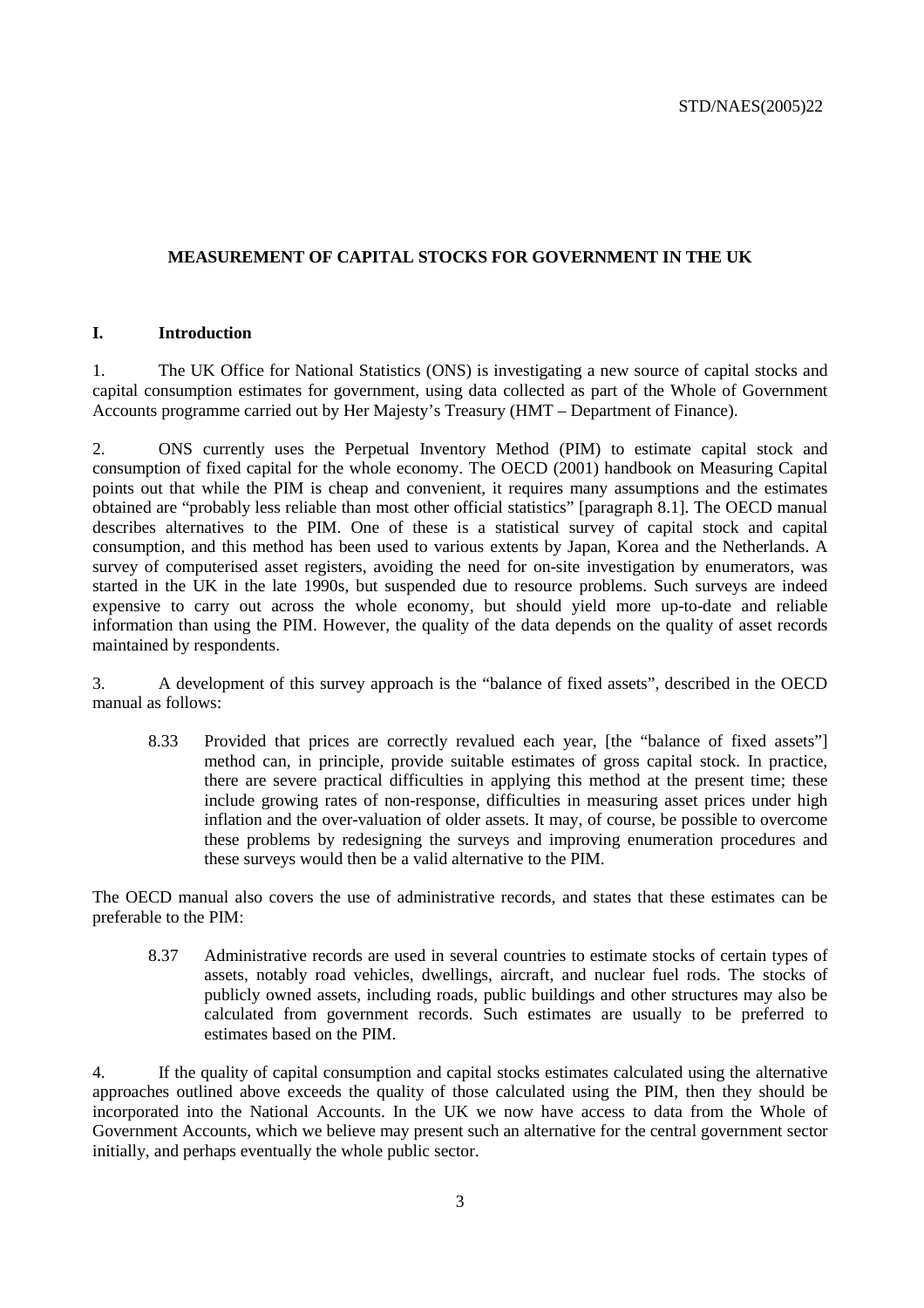### **II. Whole of Government Accounts (WGA)**

5. In the UK, government departments started using resource accounting in the late 1990s. Resource accounts are accruals based accounts – recording expenditure when it is incurred rather than when it is paid out, and income as it is earned rather than when it is received. These accounts intend to provide a more accurate and useful picture of the government's consumption of resources, and better incentives for departments to improve their asset management. They are based on UK Generally Accepted Accounting Practice (GAAP), with some modifications, and cover income and expenditure, capital and reserves, and assets and liabilities. They are fully audited. The accounting standards for governmental resource accounts are laid down in the Government Financial Reporting Manual (FReM) and the Resource Accounting Manual (RAM).

6. WGA is a consolidation of all the audited resource accounts of government bodies. Any intragovernment transactions are removed as part of the consolidation process, and the consolidation is itself audited by the National Audit Office. Under WGA, HM Treasury have carried out two pilot exercises for collecting central government accounts data (2001-02 and 2002-03) and intend to publish 2003-04 in the next few months. At present the WGA programme does not cover parts of the National Health Service, but it will be extended to cover these soon. Expanding this exercise to include local government will also start with two pilot exercises (2004-05 and 2005-06) before publication of data for 2006-07. In the future it is planned to extend the exercise to the whole public sector – i.e. including public corporations. It will never cover certain parts of central government, as defined by National Accounts, which are not subject to budgetary control by HM Treasury, such as the National Audit Office and the Houses of Parliament.

7. Internationally, New Zealand, Australia, Canada, Sweden, Iceland and the USA are all producing WGA in some form and a number of other countries are taking steps in that direction.

8. Since UK government bodies started using resource accounting, the possibility of calculating capital stock and capital consumption figures based on these accounts instead of the PIM has been under discussion. The consolidation of individual resource accounts under WGA has made this step more feasible. In considering the application of WGA to the national accounts, several issues have been identified, and are outlined below.

#### **III. Application to the National Accounts**

#### *3.1. Valuation and depreciation*

9. Under UK GAAP, resource accounting requires tangible fixed assets to be valued at the lower of replacement cost and recoverable amount, which is the higher of net realisable value or value in use. Asset values must be reviewed annually, using professional valuation on a regular basis and appropriate price indices in the intervening periods. Therefore, the "gross book value" and "net book value" figures available from WGA, are not book values in the historic cost sense, but represent a stock figure carried forward with the effects of revaluations. This means that the valuation basis is approximately right for the replacement cost values required by SNA 1993, and we propose to use these "book value" series for gross capital stock and net capital stock. Changes in valuation of an asset may lead to impairments, which are discussed below.

- 10. SNA 1993 defines capital consumption as:
	- 6.179. Consumption of fixed capital is a cost of production. It may be defined in general terms as the decline, during the course of the accounting period, in the current value of the stock of fixed assets owned and used by a producer as a result of physical deterioration (or wear and tear), normal obsolescence or normal accidental damage. It excludes the value of fixed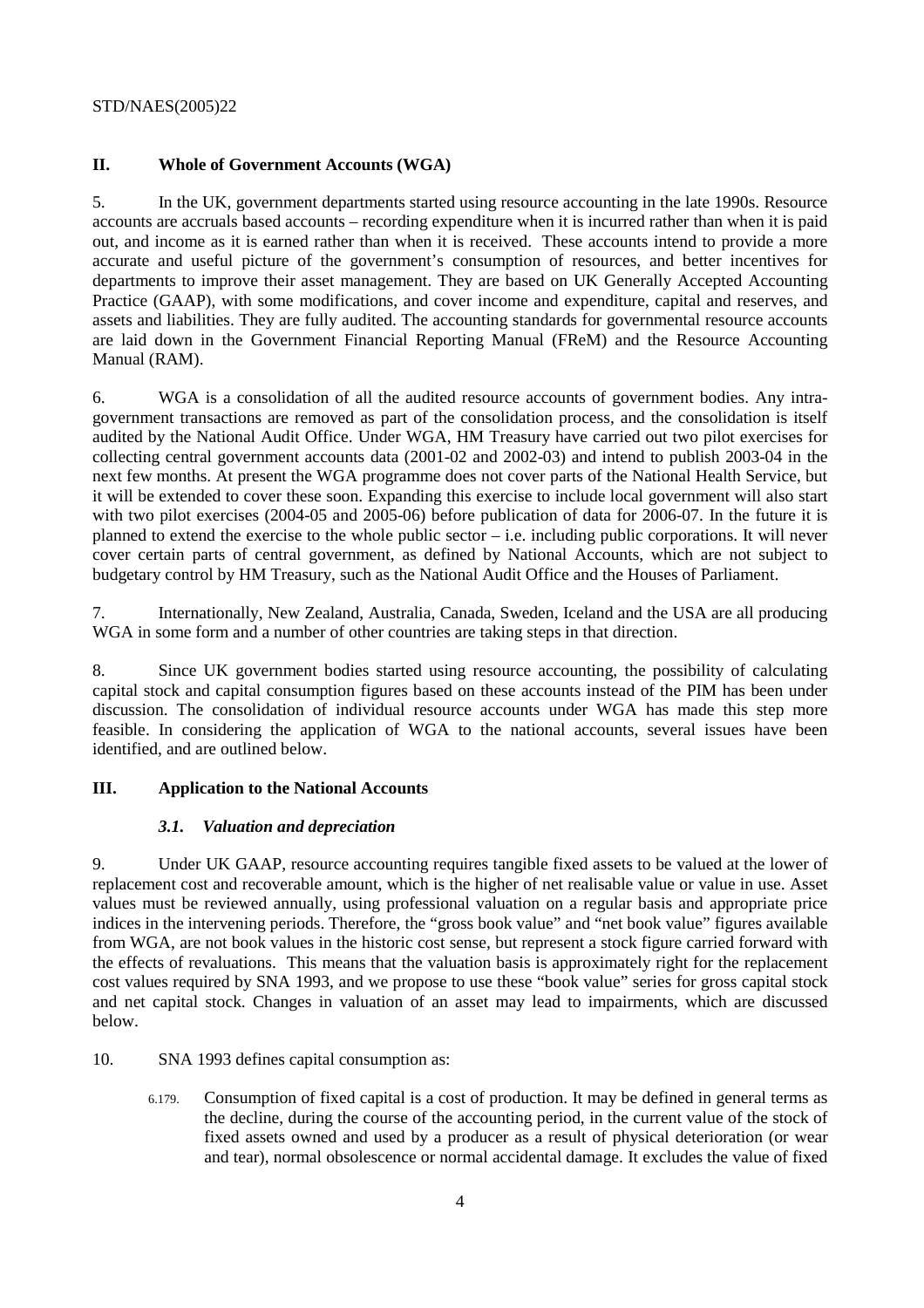assets destroyed by acts of war or exceptional events such as major natural disasters which occur very infrequently. Such losses are recorded in the System in the account for "Other changes in the volume of assets". […]

6.183. […] The value of a fixed asset at a given moment in time depends only on the remaining benefits to be derived from its use, and consumption of fixed capital must be based on values calculated in this way.

Under resource accounting, government departments depreciate their stock by "allocating the cost (or revalued amount) less estimated residual value of the assets as fairly as possible to the periods expecting to benefit from their use" (RAM 2004-05, para 3.2.29). Therefore all fixed assets are depreciated over their economic lives, unlike in business accounts when the period over which an asset is depreciated may be different to its economic life, for tax or other accounting reasons. Again, regular reviews are carried out at the end of each reporting period and the economic life of the assets is revised if significantly different from that previously reported. Such changes may lead to impairments, which are discussed below.

### *3.2. Coverage*

11. The asset categories and concepts in both WGA and national accounts appear broadly consistent. There are a few exceptions:

- Development expenditure may be capitalised under GAAP rules whereas in National Accounts it is presently treated as current expenditure.
- Goodwill is not currently included in the national accounts, but is to be covered by SNA 2008
- Computer software and associated development costs are treated in WGA (subject to certain criteria) as tangible fixed assets with the amount capitalised being incorporated into the cost of the associated hardware. ESA 95 treats both of these as intangible fixed assets.
- Single Use Military Equipment (SUME) is at present treated as capital expenditure in WGA but as current expenditure in National Accounts. However from SNA 2008 it will also be capitalised in the National Accounts.
- Assets under construction (AuC) are a separate asset type in WGA, while at present in the UK national accounts they will be included in the GFCF of the existing asset types
- Non-produced asset types, mainly land, are included in WGA but are not covered by the concept of capital stock in national accounts. However, they are not depreciated within WGA, but included in gross book value and, therefore, net book value.

#### *3.3. Impairments*

12. One of the issues under discussion as part of this work is whether capital consumption in the national accounts should include WGA impairments as well as WGA depreciation. Within WGA, assets are valued according to the economic benefits they are expected to provide in future. In any year, audits of fixed assets can prove previous estimates of the economic benefits to have been incorrect and so an impairment is scored to show the change in value of that asset - in effect, to correct the depreciation previously recorded.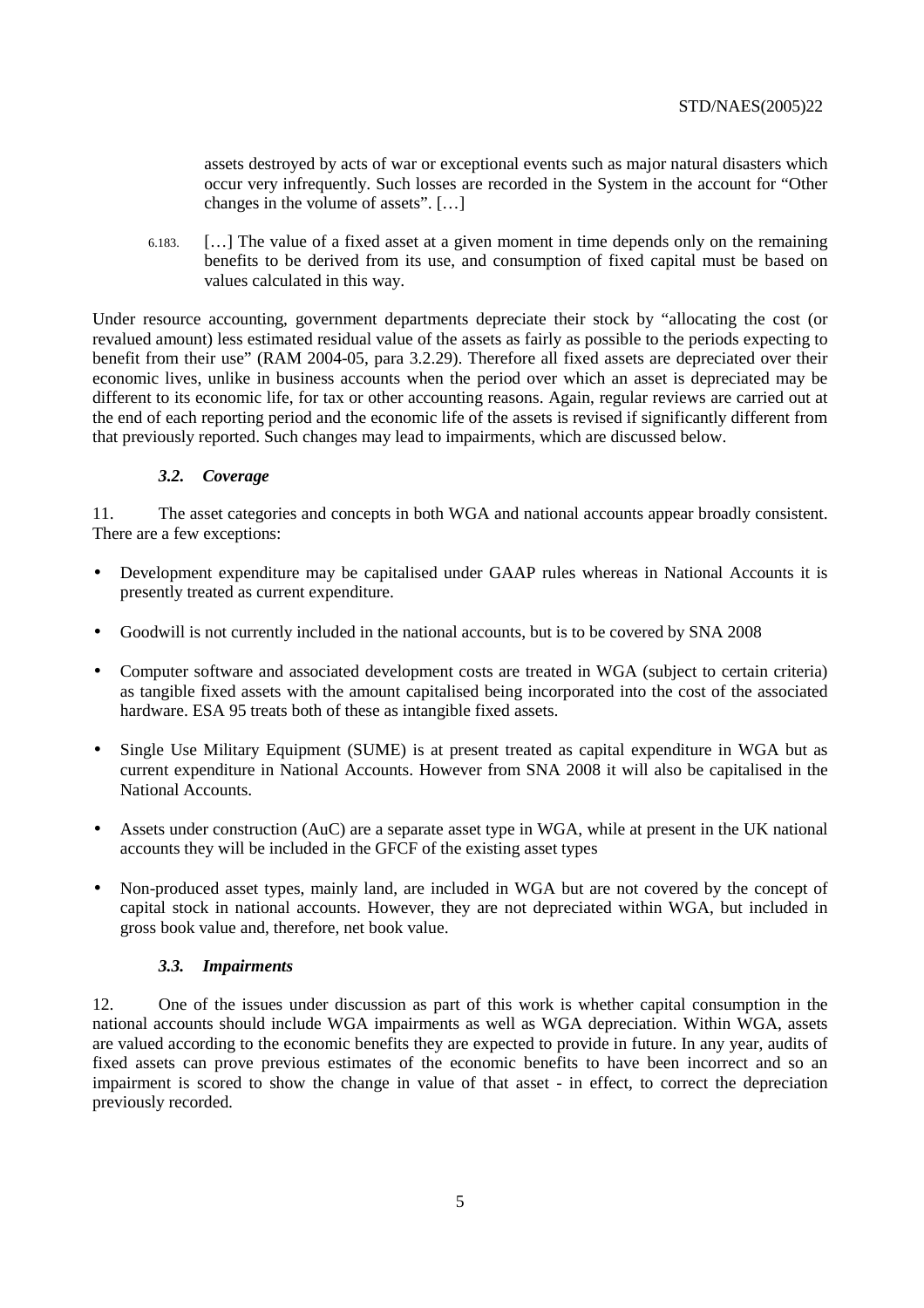13. Comparing the concepts of national accounts and WGA, it seems that impairments which are the result of "normal wear and tear and foreseeable obsolescence, including a provision for losses of fixed assets as a result of accidental damage which can be insured against" they apply to the concept of capital consumption. The PIM incorporates a coefficient of variance to the mean life lengths of assets in an attempt to cover such damage and obsolescence, while resource accounting provides direct measures of such events. Where the impairments concept in resource accounting goes outside National Accounts definition of capital consumption is where revaluations of assets are based on fluctuations in market value. Capital consumption does not include movements relating to market forces, and impairments in this area may apply to other changes in assets (K.7, K.8, K.9, K.11).

14. A further question is whether impairments, as measured under resource accounting, could be said to be "normal" or "foreseeable". In the case of obsolescence, it is reasonable to assume that all assets will at some point become obsolescent, though for some assets that may be very far in the future. What is unforseeable is when this obsolescence occurs. If an asset is unforeseeably obsolescent, or the damage is beyond the normal range of damage, then the change in volume of that asset should be recorded in K.9 (Other volume changes in non-financial assets).

15. If ONS decides to use impairments data in calculating capital consumption, we will be working with HMT to ensure that those types of impairments which apply to capital consumption can be separately identified, or at least that the impact of unwanted impairments is minimal. Our focus will be on getting the estimates right at the macro level, as the PIM does, rather than assessing impairments on a case by case basis.

### **IV. Indicative data**

16. Data from WGA have not yet been published. Although ONS have been allowed access to the pilot and pre-publication estimates, these have not been quality assured for National Accounts purposes. As an indication of what to expect, the 2003-04 WGA depreciation figures are presented in Chart 1 below, together with capital consumption as published in the ONS publication "Capital Stocks, Capital Consumption and Non-Financial Balance Sheets 2005". The WGA figures do not include impairments. To put the two datasets on a comparative basis, the following steps were taken:

- Calendar year PIM capital consumption data was converted into financial year
- Capital consumption for health was excluded from PIM capital consumption as the WGA numbers do not include the whole National Health Service
- Some assets (e.g. Single Use Military Equipment, Goodwill) were excluded from the WGA numbers as the PIM does not include these assets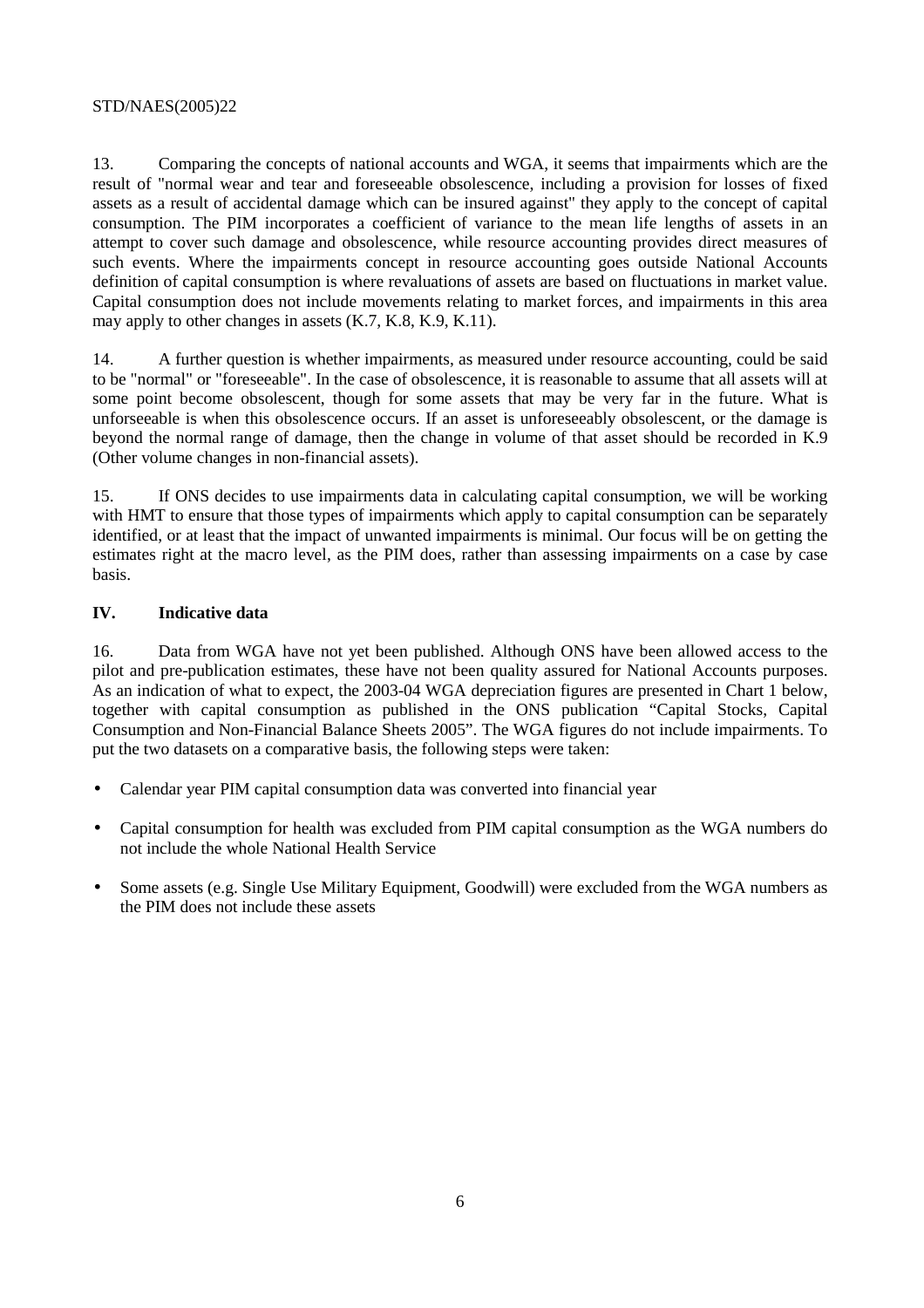

#### **Chart 1 - Comparison of central government capital consumption and WGA depreciation 2004/05**

17. At a total level the numbers are similar, but the individual asset types show gaps between the two datasets. Little quality assurance has been done at this stage. As more data become available, stringent quality checks will be made to identify reasons for the differences.

#### **V. Conclusions and future plans**

18. The main reasons for using WGA estimates relating to fixed assets to measure capital consumption and capital stocks for the central government sector are:

- i. WGA data are collected directly from departments on an annual basis, and the life lengths used to depreciate the stock will be specific to that department's stock. This is in contrast with the PIM data which are based on historic values, updated using investment data (in the case of central government, also sourced from HMT) and standardised life lengths. Departments are in a better position than ONS to make estimates of their stock and depreciation
- ii. To ensure the data are of good quality, they are audited by various bodies, including the National Audit Office, both at departmental level and when the individual departmental returns have been consolidated into the full accounts by the WGA team at HM Treasury
- iii. Business accounts are not used to compile capital stock and capital consumption estimates because the estimates in company accounts may not be in current prices, and companies may depreciate assets faster for tax or other accounting reasons, so the asset is still in use but is not on the accounts. Neither of these reasons applies to data collected through the WGA programme.

19. Over the next few months in ONS, we intend to agree the concepts involved in adopting WGA figures into national accounts. If use of this new source is approved, we will then be working with HM